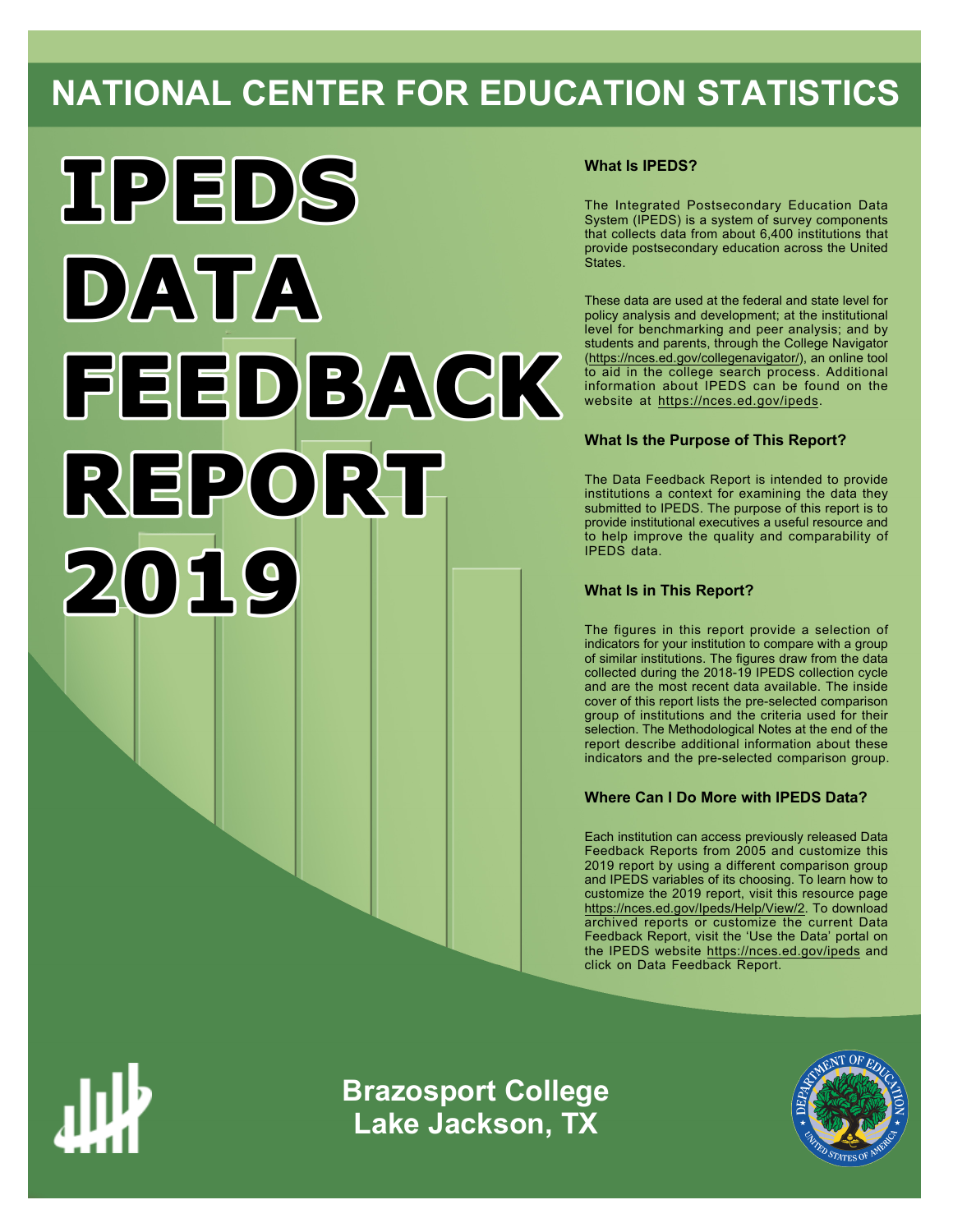# **COMPARISON GROUP**

Comparison group data are included to provide a context for interpreting your institution's statistics. If your institution did not define a custom comparison group for this report by July 13, 2018 NCES selected a comparison group for you. (In this case, the characteristics used to define the comparison group appears below.) The Customize Data Feedback Report functionality on the IPEDS Data Center at this provided link [\(https://nces.ed.gov/ipeds/datacenter/](https://nces.ed.gov/ipeds/datacenter/)) can be used to reproduce the figures in this report using different peer groups.

The custom comparison group chosen by Brazosport College includes the following 6 institutions:

Alvin Community College (Alvin, TX)

- College of the Mainland (Texas City, TX)
- Galveston College (Galveston, TX)
- Lee College (Baytown, TX)
- Victoria College (Victoria, TX)
- Wharton County Junior College (Wharton, TX)

#### **The figures in this report have been organized and ordered into the following topic areas:**

| 1) Admissions (only for non-open-admissions schools) | [No charts applicable]           |                   |
|------------------------------------------------------|----------------------------------|-------------------|
| 2) Student Enrollment                                | Fig. 1 and 2                     | Pg. 3             |
| 3) Awards                                            | Fia. 3                           | Pg. 3             |
| 4) Charges and Net Price                             | Fig. 4 and $5$                   | Pg. 4             |
| 5) Student Financial Aid                             | Fig. 6 and 7                     | Pg. 4             |
| 6) Military Benefits*                                | [No charts applicable]           |                   |
| 7) Retention and Graduation Rates                    | Fig. 8, 9, 10, 11, 12, 13 and 14 | Pg. 5, 6, 7 and 8 |
| 8) Finance                                           | Fig. 15 and 16                   | Pg. 9             |
| 9) Staff                                             | Fig. 17 and 18                   | Pg. 9             |
| 10) Libraries*                                       | Fig. 19 and 20                   | Pg. 10            |

\*These figures only appear in customized Data Feedback Reports (DFR), which are available through Use the Data portal on the IPEDS website.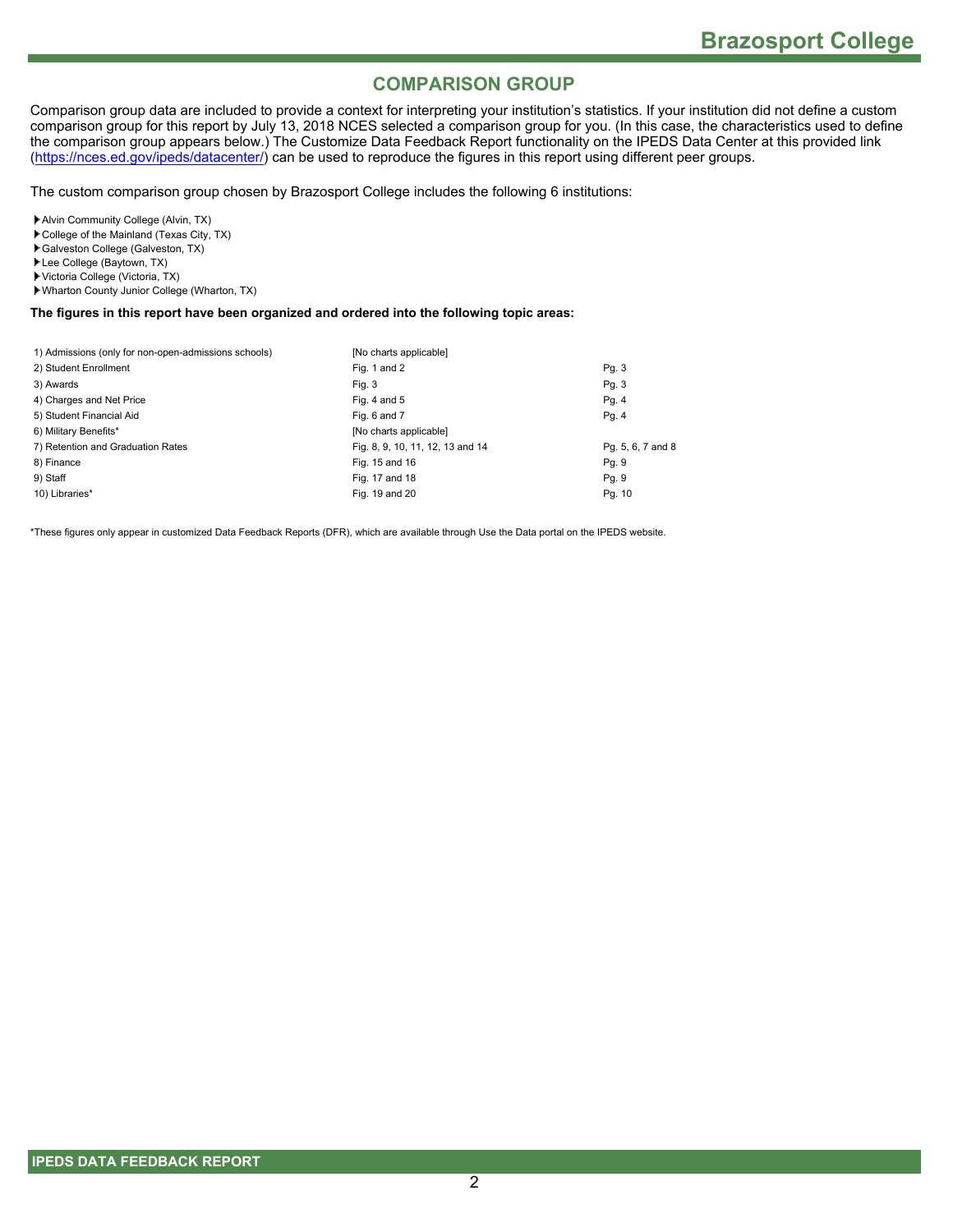



NOTE: For more information about disaggregation of data by race and ethnicity, see the Methodological Notes. Median values for the comparison group will not add to 100%. See 'Use of Median Values for Comparison Group' for how median values are determined. N is the number of institutions in the comparison group. SOURCE: U.S. Department of Education, National Center for Education Statistics, Integrated Postsecondary Education Data System (IPEDS): Spring 2019, Fall Enrollment component.

#### **Figure 2. Unduplicated 12-month headcount of all students and of undergraduate students (2017-18), total FTE enrollment (2017-18), and full- and part-time fall enrollment (Fall 2018)**



NOTE: For details on calculating full-time equivalent (FTE) enrollment, see Calculating FTE in the Methodological Notes. Total headcount, FTE, and full- and part-time fall enrollment include both undergraduate and postbaccalaureate students, when applicable. N is the number of institutions in the comparison group.

SOURCE: U.S. Department of Education, National Center for Education Statistics, Integrated Postsecondary Education Data System (IPEDS): Fall 2018, 12-month Enrollment component and Spring 2019, Fall Enrollment component.

#### **Figure 3. Number of degrees awarded, by level: 2017-18**



NOTE: For additional information about postbaccalaureate degree levels, see the Methodology Notes. N is the number of institutions in the comparison group. Medians are not reported for comparison groups with less than three values. SOURCE: U.S. Department of Education, National Center for Education Statistics,

Integrated Postsecondary Education Data System (IPEDS): Fall 2018, Completions component.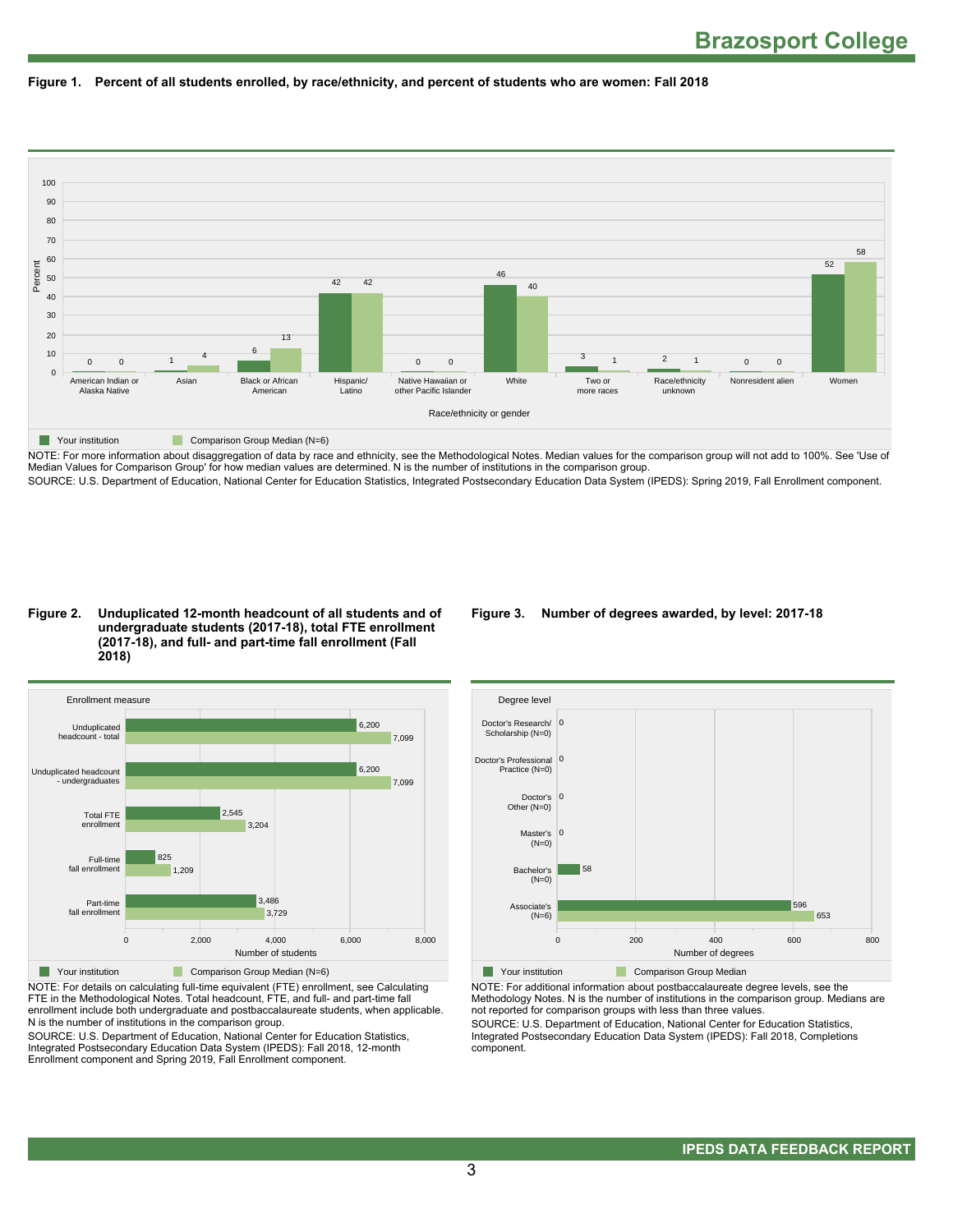**Figure 4. Academic year tuition and required fees for full-time, first-time degree/certificate-seeking undergraduates: 2015-16 to 2018-19**



NOTE: The tuition and required fees shown here are the lowest reported from the categories of in-district, in-state, and out-of-state. N is the number of institutions in the comparison group.

SOURCE: U.S. Department of Education, National Center for Education Statistics, Integrated Postsecondary Education Data System (IPEDS): Fall 2018, Institutional Characteristics component.

**Figure 6. Percent of full-time, first-time degree/certificate-seeking undergraduate students who were awarded grant or scholarship aid from the federal government, state/local government, or the institution, or loans, by type of aid: 2017-18**



NOTE: Any grant aid above includes grant or scholarship aid awarded from the federal government, state/local government, or the institution. Federal grants includes Pell grants and other federal grants. Any loans includes federal loans and other loans awarded to students. For details on how students are counted for financial aid reporting, see Cohort Determination in the Methodological Notes. N is the number of institutions in the comparison group.

SOURCE: U.S. Department of Education, National Center for Education Statistics, Integrated Postsecondary Education Data System (IPEDS): Winter 2018-19, Student Financial Aid component.





NOTE: Average net price is for full-time, first-time degree/certificate-seeking undergraduate students and is generated by subtracting the average amount of federal, state/local government, and institutional grant and scholarship awarded aid from the total cost of attendance. Total cost of attendance is the sum of published tuition and required fees, books and supplies, and the average room and board and other expenses. For details, see the Methodological Notes. N is the number of institutions in the comparison group.

SOURCE: U.S. Department of Education, National Center for Education Statistics, Integrated Postsecondary Education Data System (IPEDS): Fall 2018, Institutional Characteristics component and Winter 2018-19, Student Financial Aid component.





**The Your institution Comparison Group Median** 

NOTE: Any grant aid above includes grant or scholarship aid awarded from the federal government, state/local government, or the institution. Federal grants includes Pell grants and other federal grants. Any loans includes federal loans and other loans awarded to students. Average amounts of aid were calculated by dividing the total aid awarded by the total number of recipients in each institution. N is the number of institutions in the comparison group. Medians are not reported for comparison groups with less than three values.

SOURCE: U.S. Department of Education, National Center for Education Statistics, Integrated Postsecondary Education Data System (IPEDS): Winter 2018-19, Student Financial Aid component.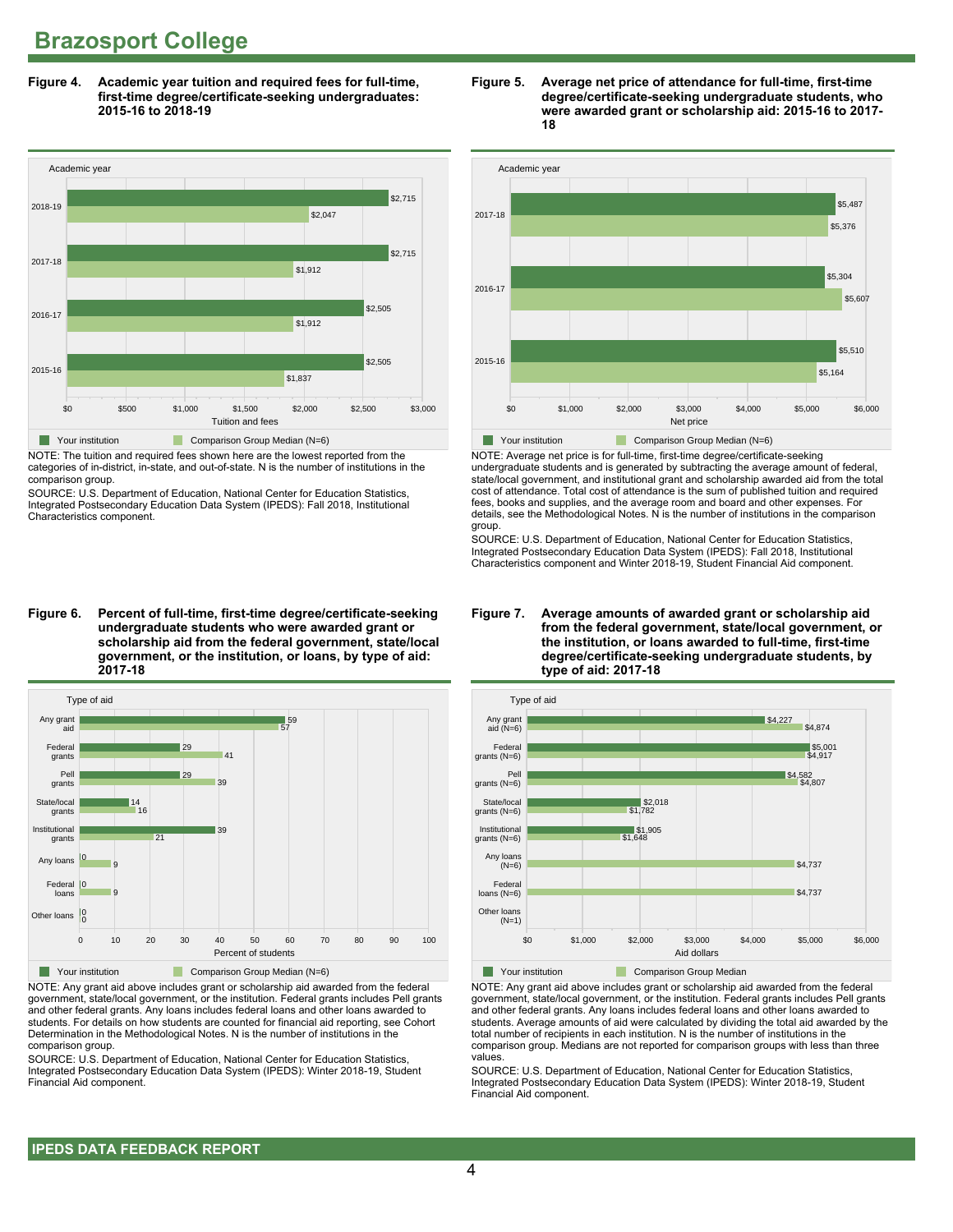**Figure 8. Graduation and transfer-out rates of full-time, first-time degree/certificate-seeking undergraduates within 150% of normal time to program completion: 2012 cohort**



NOTE: Graduation rate cohort includes all full-time, first-time degree/certificate-seeking undergraduate students. Graduation and transfer-out rates are the Student Right-to-Know rates. Only institutions with mission to prepare students to transfer are required to report transfer out. For more details, see the Methodological Notes. N is the number of institutions in the comparison group.

SOURCE: U.S. Department of Education, National Center for Education Statistics, Integrated Postsecondary Education Data System (IPEDS): Winter 2018-19, Graduation Rates component.

#### **Figure 9. Graduation rates of full-time, first-time degree/certificate-seeking undergraduates within 150% of normal time to program completion, by race/ethnicity: 2012 cohort**



**Nour institution Comparison Group Median** 

NOTE: For more information about disaggregation of data by race and ethnicity, see the Methodological Notes. The graduation rates are the Student Right-to-Know (SRK) rates. Median values for the comparison group will not add to 100%. N is the number of institutions in the comparison group. Medians are not reported for comparison groups with less than three values.

SOURCE: U.S. Department of Education, National Center for Education Statistics, Integrated Postsecondary Education Data System (IPEDS): Winter 2018-19, Graduation Rates component.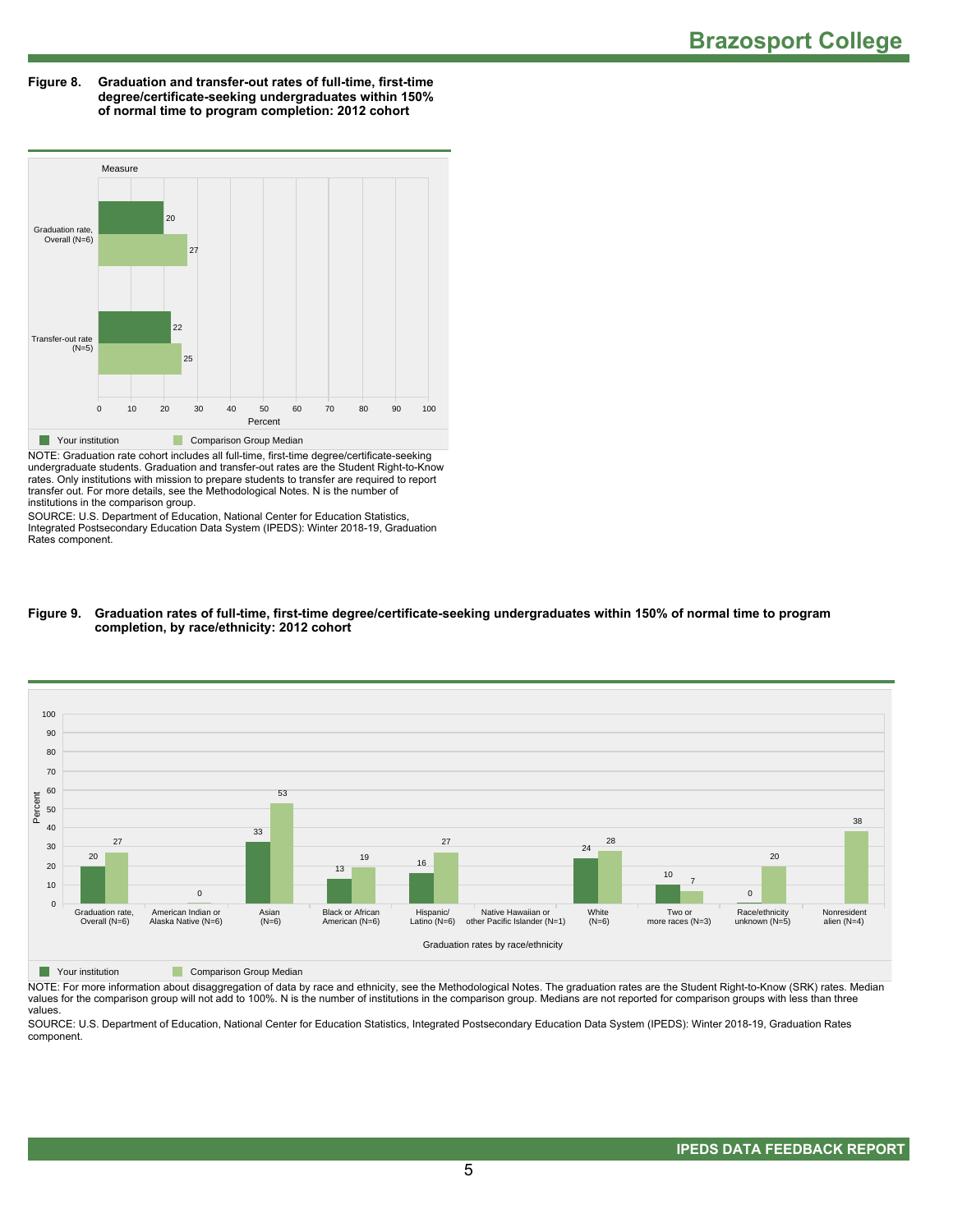**Figure 10. Graduation rates of full-time, first-time degree/certificateseeking undergraduates within 150% of normal time to program completion, by type of aid: 2012 cohort**



NOTE: Graduation rate cohort includes all full-time, first-time degree/certificate-seeking undergraduate students. Data were collected on those students, who at entry of the cohort, were awarded a Pell Grant and students who were awarded a Subsidized Stafford loan, but did not receive a Pell Grant. Graduation rates are the Student Right-to-Know rates. For more details, see the Methodological Notes. N is the number of institutions in the comparison group.

SOURCE: U.S. Department of Education, National Center for Education Statistics, Integrated Postsecondary Education Data System (IPEDS): Winter 2018-19, Graduation Rates component.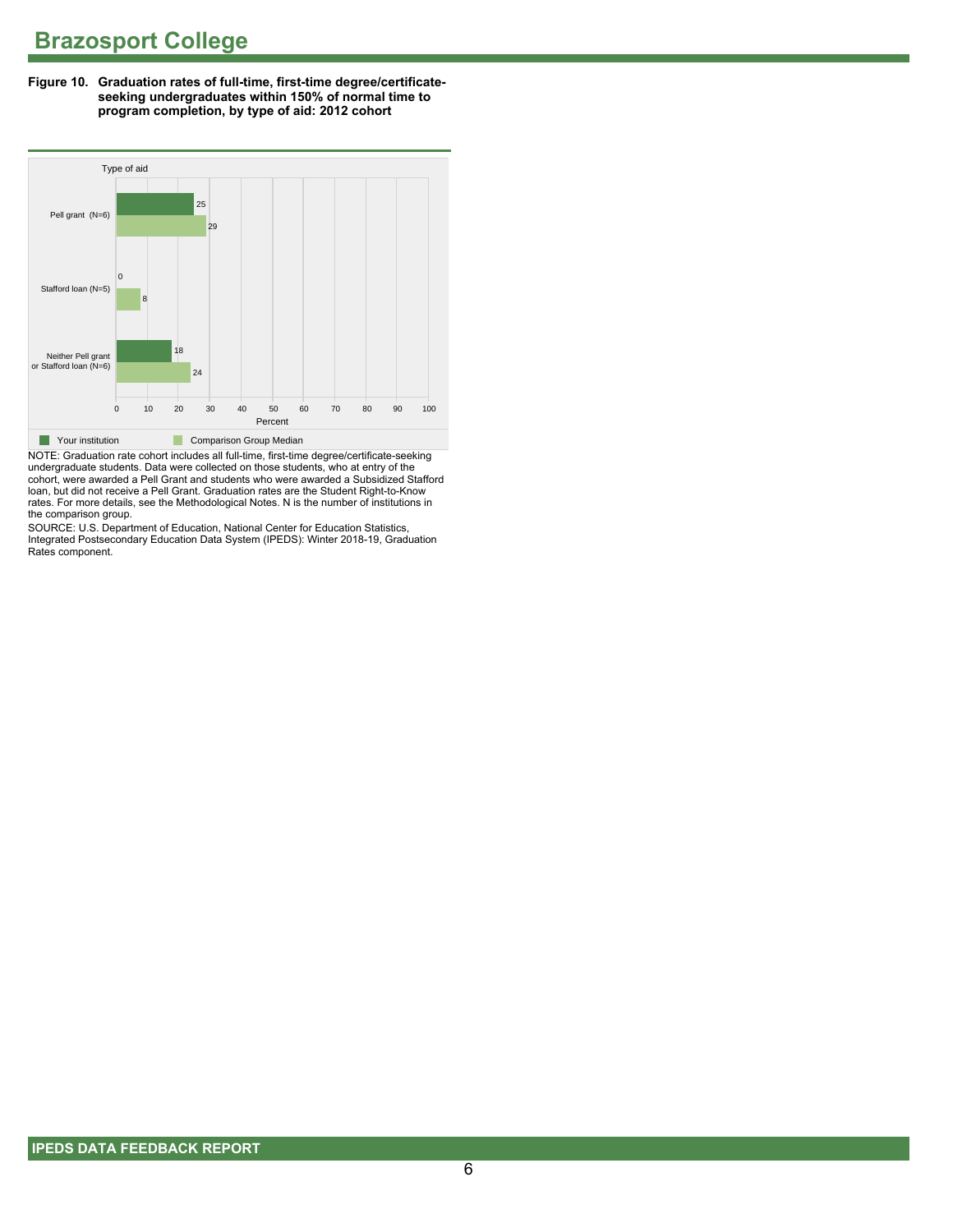#### **Figure 11. Award and enrollment rates of first-time, full-time, degree/certificate-seeking undergraduates after 8 years of entry, by Pell status: 2010-11 cohort**



NOTE: Award measures are based on the highest award received after 8 years of entry and enrollment measures are based on students who did not receive an award after 8 years of entry. Student cohorts (i.e., First-time, full-time; First-time, part-time; Non-first-time, full-time; and Non-first-time, part-time) are degree/certificate-seeking undergraduate students who entered the institution between July 1, 2010-June 30, 2011. Pell recipients are students with demonstrated financial need. For more details, see the Methodological Notes. N is the number of institutions in the comparison group.

SOURCE: U.S. Department of Education, National Center for Education Statistics, Integrated Postsecondary Education Data System (IPEDS): Winter 2018-19, Outcome Measures component.

#### **Figure 12. Award and enrollment rates of first-time, part-time, degree/certificate-seeking undergraduates after 8 years of entry, by Pell status: 2010-11 cohort**



NOTE: Award measures are based on the highest award received after 8 years of entry and enrollment measures are based on students who did not receive an award after 8 years of entry. Student cohorts (i.e., First-time, full-time; First-time, part-time; Non-first-time, full-time; and Non-first-time, part-time) are degree/certificate-seeking undergraduate students who entered the institution between July 1, 2010-June 30, 2011. Pell recipients are students with demonstrated financial need. For more details, see the Methodological Notes. N is the number of institutions in the comparison group.

SOURCE: U.S. Department of Education, National Center for Education Statistics, Integrated Postsecondary Education Data System (IPEDS): Winter 2018-19, Outcome Measures component.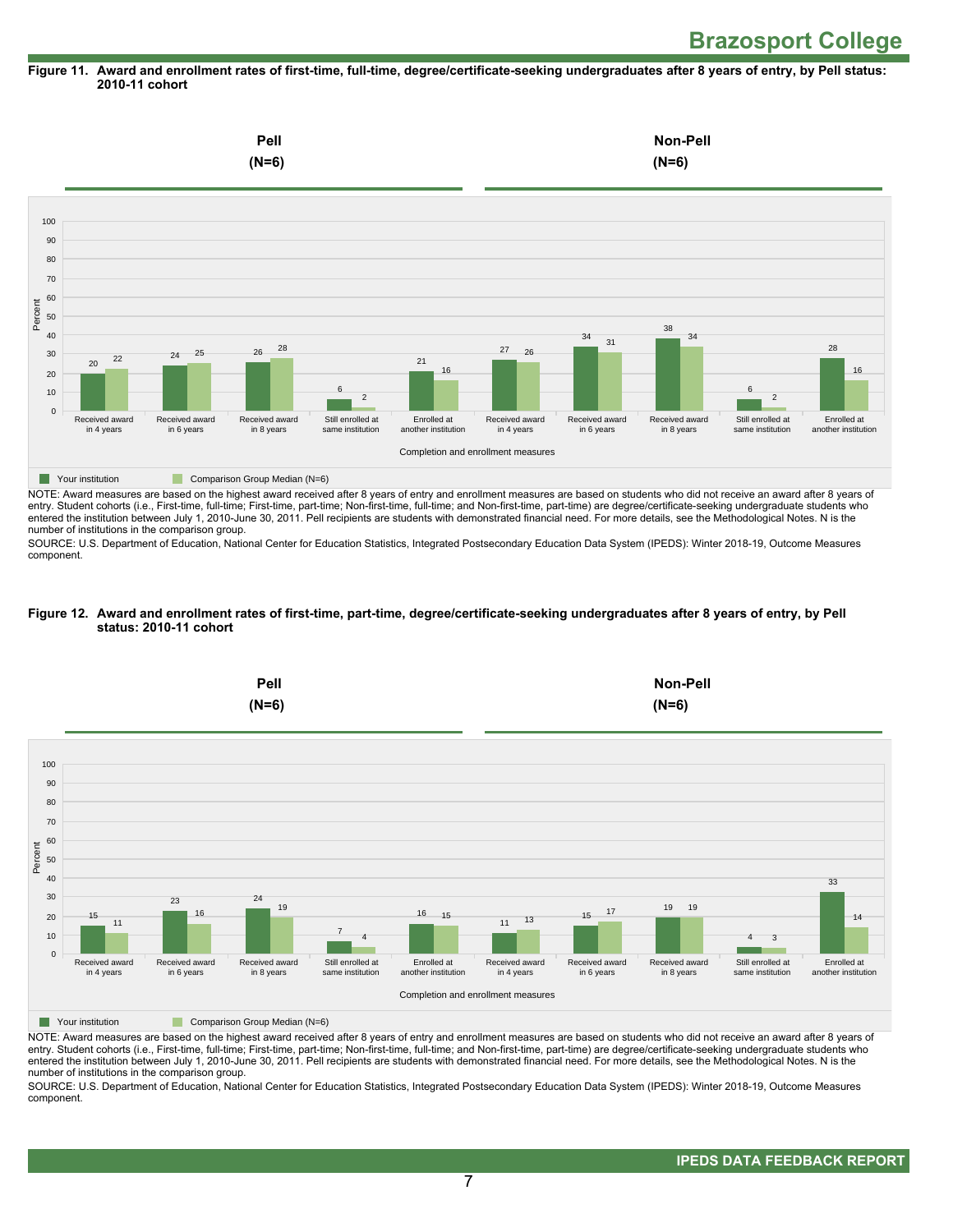**Figure 13. Award and enrollment rates of non-first-time, full-time, degree/certificate-seeking undergraduates after 8 years of entry, by Pell status: 2010-11 cohort**



NOTE: Award measures are based on the highest award received after 8 years of entry and enrollment measures are based on students who did not receive an award after 8 years of entry. Student cohorts (i.e., First-time, full-time; First-time, part-time; Non-first-time, full-time; and Non-first-time, part-time) are degree/certificate-seeking undergraduate students who entered the institution between July 1, 2010-June 30, 2011. Pell recipients are students with demonstrated financial need. For more details, see the Methodological Notes. N is the number of institutions in the comparison group.

SOURCE: U.S. Department of Education, National Center for Education Statistics, Integrated Postsecondary Education Data System (IPEDS): Winter 2018-19, Outcome Measures component.

#### **Figure 14. Award and enrollment rates of non-first-time, part-time, degree/certificate-seeking undergraduates after 8 years of entry, by Pell status: 2010-11 cohort**



NOTE: Award measures are based on the highest award received after 8 years of entry and enrollment measures are based on students who did not receive an award after 8 years of entry. Student cohorts (i.e., First-time, full-time; First-time, part-time; Non-first-time, full-time; and Non-first-time, part-time) are degree/certificate-seeking undergraduate students who entered the institution between July 1, 2010-June 30, 2011. Pell recipients are students with demonstrated financial need. For more details, see the Methodological Notes. N is the number of institutions in the comparison group.

SOURCE: U.S. Department of Education, National Center for Education Statistics, Integrated Postsecondary Education Data System (IPEDS): Winter 2018-19, Outcome Measures component.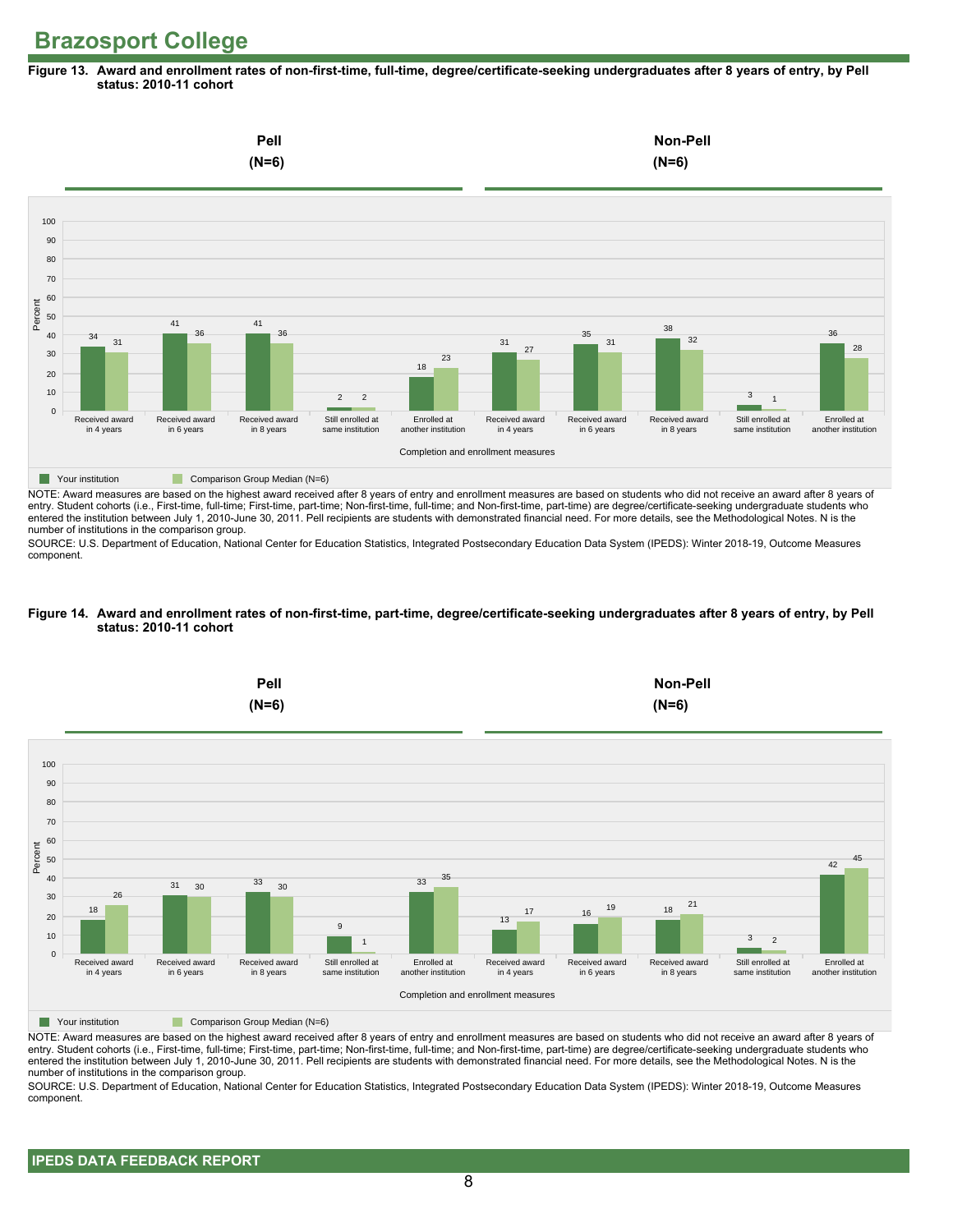**Brazosport College** 

**Figure 15. Percent distribution of core revenues, by source: Fiscal year 2018**

Revenue source 0 10 20 30 40 50 60 70 80 90 100 Percent of function total Other core revenues Investment return 1 Private gifts, grants, 10<br>and contracts Government grants and contracts Local appropriations State appropriations Tuition and fees 2 3 147 11 39 51  $\overline{21}$  $15$  $\frac{1}{17}$ 19 ■ Your institution Comparison Group Median (N=6)

NOTE: The comparison group median is based on those members of the comparison group that report finance data using the same accounting standards as the comparison institution. For more information, see the Methodological Notes. N is the number of institutions in the comparison group.

SOURCE: U.S. Department of Education, National Center for Education Statistics, Integrated Postsecondary Education Data System (IPEDS): Spring 2019, Finance component.



**Figure 16. Core expenses per FTE enrollment, by function: Fiscal**

**year 2018**

NOTE: Expenses per full-time equivalent (FTE) enrollment, particularly instruction, may be inflated because finance data includes all core expenses while FTE reflects credit activity only. For details on calculating FTE enrollment and a detailed definition of core expenses, see the Methodological Notes. N is the number of institutions in the comparison group. SOURCE: U.S. Department of Education, National Center for Education Statistics, Integrated Postsecondary Education Data System (IPEDS): Fall 2018, 12-month Enrollment component and Spring 2019, Finance component.

#### **Figure 17. Full-time equivalent staff, by occupational category: Fall 2018**



NOTE: Graduate assistants are not included. For calculation details, see the Methodological Notes. N is the number of institutions in the comparison group. SOURCE: U.S. Department of Education, National Center for Education Statistics, Integrated Postsecondary Education Data System (IPEDS): Spring 2019, Human Resources component.

#### **Figure 18. Average salaries of full-time instructional non-medical staff equated to 9-months worked, by academic rank: Academic year 2018-19**



NOTE: See Methodology Notes for more details on average salary. N is the number of institutions in the comparison group. Medians are not reported for comparison groups with less than three values.

SOURCE: U.S. Department of Education, National Center for Education Statistics, Integrated Postsecondary Education Data System (IPEDS): Spring 2019, Human Resources component.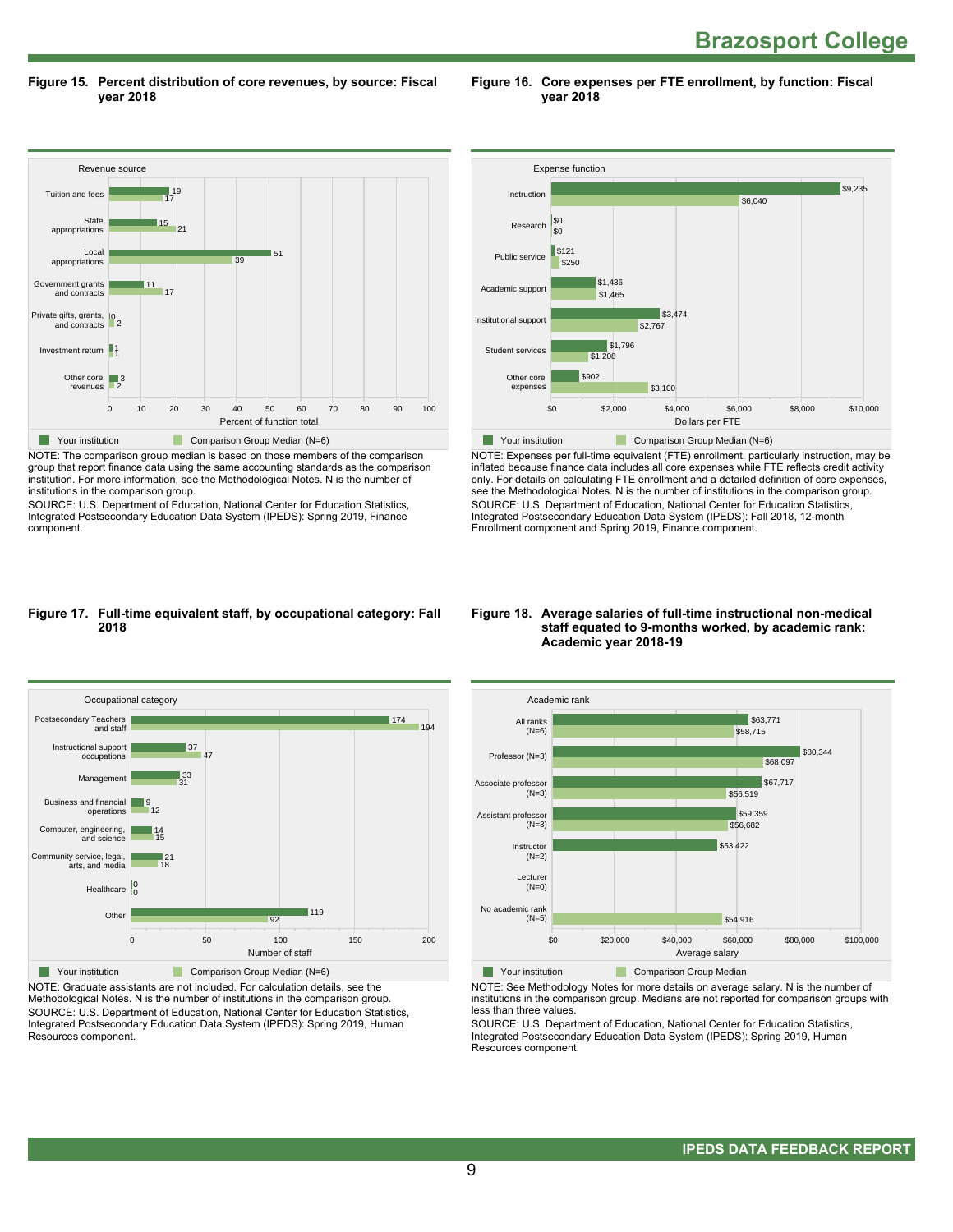**Figure 19. Percent distribution of library collection, by material type: Fiscal Year 2018**

#### **Figure 20. Percent distribution of library expenses, by function: Fiscal Year 2018**



SOURCE: U.S. Department of Education, National Center for Education Statistics, Integrated Postsecondary Education Data System (IPEDS): Spring 2019, Academic Libraries component.



NOTE: N is the number of institutions in the comparison group. SOURCE: U.S. Department of Education, National Center for Education Statistics, Integrated Postsecondary Education Data System (IPEDS): Spring 2019, Academic Libraries component.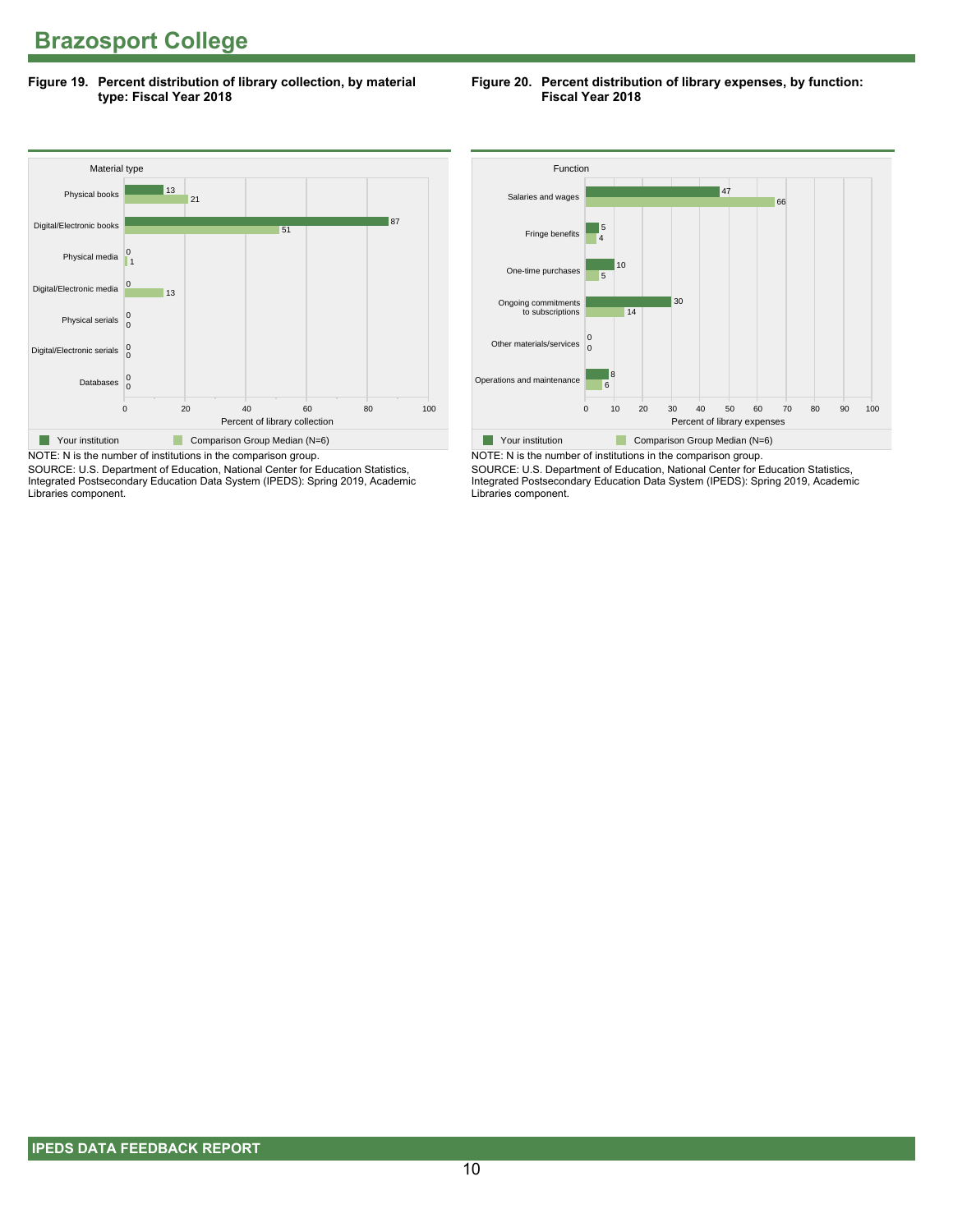# **METHODOLOGICAL NOTES**

#### **Overview**

This report is based on data supplied by institutions to IPEDS during 2018-19 data collection year. Response rates exceeded 99% for most surveys. IPEDS First Look reports at<https://nces.ed.gov/pubsearch/getpubcats.asp?sid=010> provide some information on aggregate institutional responses. Furthermore, data used in this report are provisional level and may be revised for a limited time through the IPEDS Prior Year Revision system.

# **Use of Median Values for Comparison Group**

This report compares your institution's data to the median value for the comparison group for each statistic shown in the figure. If more than one statistic is present in a figure, the median values are determined separately for each indicator or statistic. Medians are not displayed for comparison groups with fewer than three values. Where percentage distributions are presented, median values may not add to 100%. To access all the data used to create the figures included in this report, go to 'Use the Data' portal on the IPEDS website at this provided link ([https://nces.ed.gov/ipeds\)](https://nces.ed.gov/ipeds).

## **Missing Statistics**

If a statistic is not reported for your institution, the omission indicates that the statistic is not relevant to your institution and the data were not collected. Not all notes may be applicable to your report.

#### **Use of Imputed Data**

All IPEDS data are subject to imputation for total (institutional) and partial (item) nonresponse. If necessary, imputed values were used to prepare your report.

#### **Data Confidentiality**

IPEDS data are not collected under a pledge of confidentiality.

#### **Disaggregation of Data by Race/Ethnicity**

When applicable, some statistics are disaggregated by race/ethnicity. Data disaggregated by race/ethnicity have been reported using the 1997 Office of Management and Budget categories. Detailed information about the race/ethnicity categories can be found at <https://nces.ed.gov/ipeds/Section/Resources>.

#### **Cohort Determination for Reporting Student Financial Aid, Graduation Rates, and Outcome Measures**

Student cohorts for reporting Student Financial Aid and Graduation Rates data are based on the reporting type of the institution. For institutions that report based on an academic year (those operating on standard academic terms), student counts and cohorts are based on fall term data. Student counts and cohorts for program reporters (those that do not operate on standard academic terms) are based on unduplicated counts of students enrolled during a full 12-month period.

Student cohorts for reporting Outcome Measures are based on a full-year cohort from July 1-June 30 for all degree-granting institutions.

# **DESCRIPTION OF STATISTICS USED IN THE FIGURES**

## **Admissions (only for non-open-admissions schools)**

#### *Admissions and Test Score Data*

Admissions and test score data are presented only for institutions that do not have an open admission policy, and apply to first-time, degree/certificate-seeking undergraduate students only. Applicants include only those students who fulfilled all requirements for consideration for admission and who were notified of one of the following actions: admission, non-admission, placement on a wait list, or application withdrawn (by applicant or institution). Admitted applicants (admissions) include wait-listed students who were subsequently offered admission. Early decision, early action, and students who began studies during the summer prior to the fall reporting period are included. For customized Data Feedback Reports, test scores are presented only if scores are required for admission.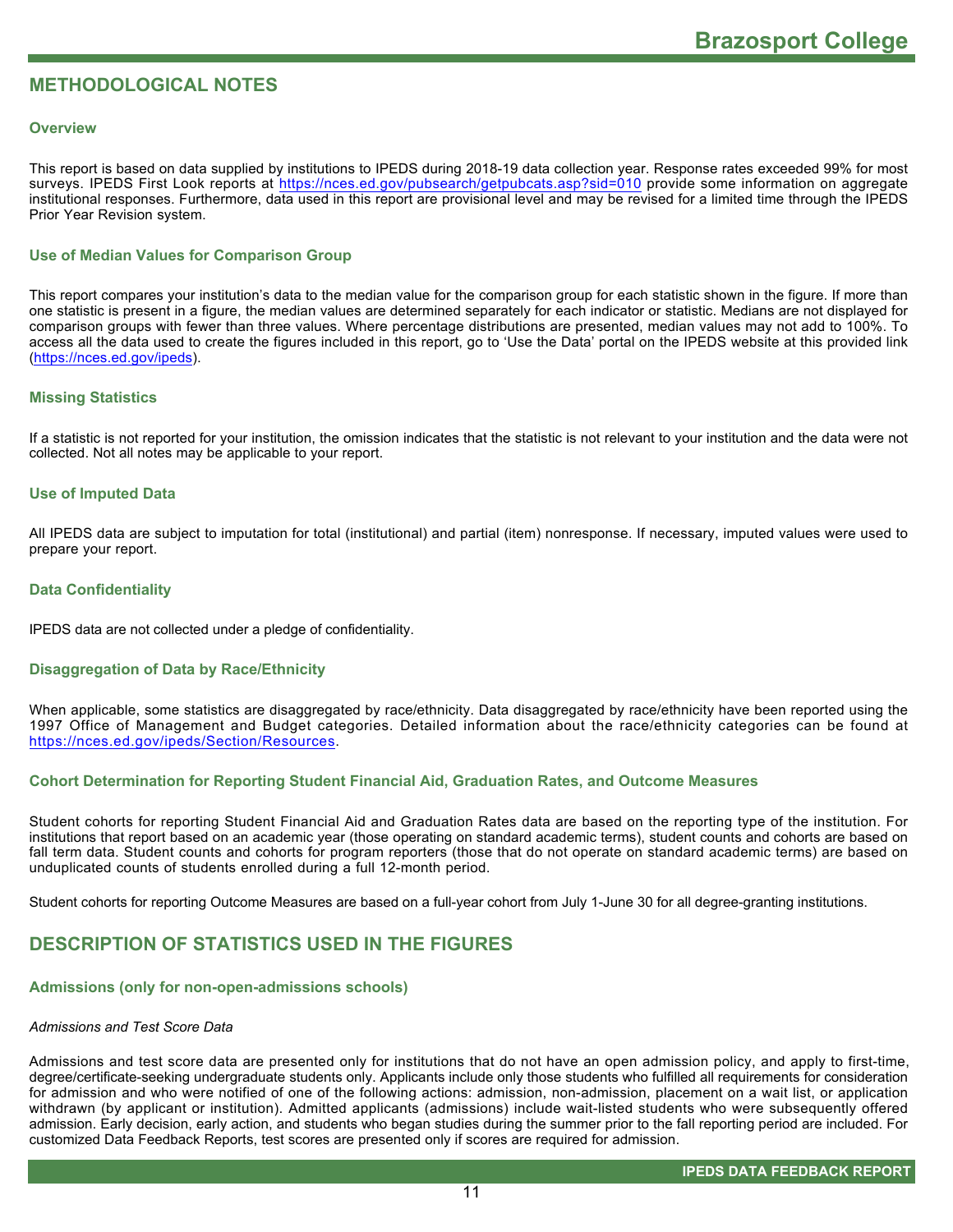# **Student Enrollment**

#### *Enrollment Counts*

12-month Enrollment captures a cumulative unduplicated headcount of enrollment over the full 12-month period beginning July 1 and ending June 30. In contrast, Fall Enrollment captures number of students enrolled on a particular date in the fall. Fall enrollment is often referred to as a "snapshot" of an institution"s enrollment at a specific time.

#### *FTE Enrollment*

The full-time equivalent (FTE) enrollment used in this report is the sum of the institution's FTE undergraduate enrollment and FTE graduate enrollment (as calculated from or reported on the 12-month Enrollment component). Undergraduate and graduate FTE are estimated using 12-month instructional activity (credit and/or contact hours). See "Calculation of FTE Students (using instructional activity)" in the IPEDS Glossary at <https://surveys.nces.ed.gov/ipeds/VisGlossaryAll.aspx>.

#### *Total Entering Undergraduate Students*

Total entering students are students at the undergraduate level, both full- and part-time, new to the institution in the fall term (or the prior summer term who returned in the fall). This includes all first-time undergraduate students, students transferring into the institution at the undergraduate level, and non-degree/certificate-seeking undergraduates entering in the fall. Only degree-granting, academic year reporting institutions provide total entering student data.

#### **Completions**

#### *Completions and Completers*

Completions collects data on undergraduate and graduate completions and completers in a 12-month period. Completions are the counts of postsecondary awards granted where each award reported once but multiple awards may be reported for one recipient. Completers are the counts of students granted postsecondary awards. The count of completers is collected in two ways. The first way counts all completers, while the second way counts completers by award level (e.g., number of associate's completers, number of bachelor's completers).

#### **Student Financial Aid**

#### *Financial Aid Recipients and Amounts*

Student Financial Aid collects the counts of undergraduate students awarded different types of financial aid and the total amounts of aid awarded. The average dollar amount of aid awarded is then calculated. In addition, Student Financial Aid collects counts of full-time, first-time undergraduate student awarded aid and amounts of aid, and counts of undergraduate and graduate students receiving military educational benefits.

#### **Charges and Net Price**

#### *Average Institutional Net Price*

IPEDS collects data to calculate average net price at each institution for two groups of undergraduate students: those awarded grant aid and those awarded Title IV federal aid.

Average net price is calculated for full-time, first-time degree/certificate-seeking undergraduates who were awarded grant or scholarship aid from the federal government, state/local government, or the institution anytime during the full aid year. For public institutions, this includes only students who paid the in-state or in-district tuition rate. Other sources of grant aid are excluded. Average net price is generated by subtracting the average amount of federal, state/local government, and institutional grant and scholarship aid from the total cost of attendance. Total cost of attendance is the sum of published tuition and required fees, books and supplies, and the average room and board and other expenses.

For the purpose of the IPEDS reporting, aid awarded refers to financial aid that was awarded to, and accepted by, a student. This amount may differ from the aid amount that is disbursed to a student.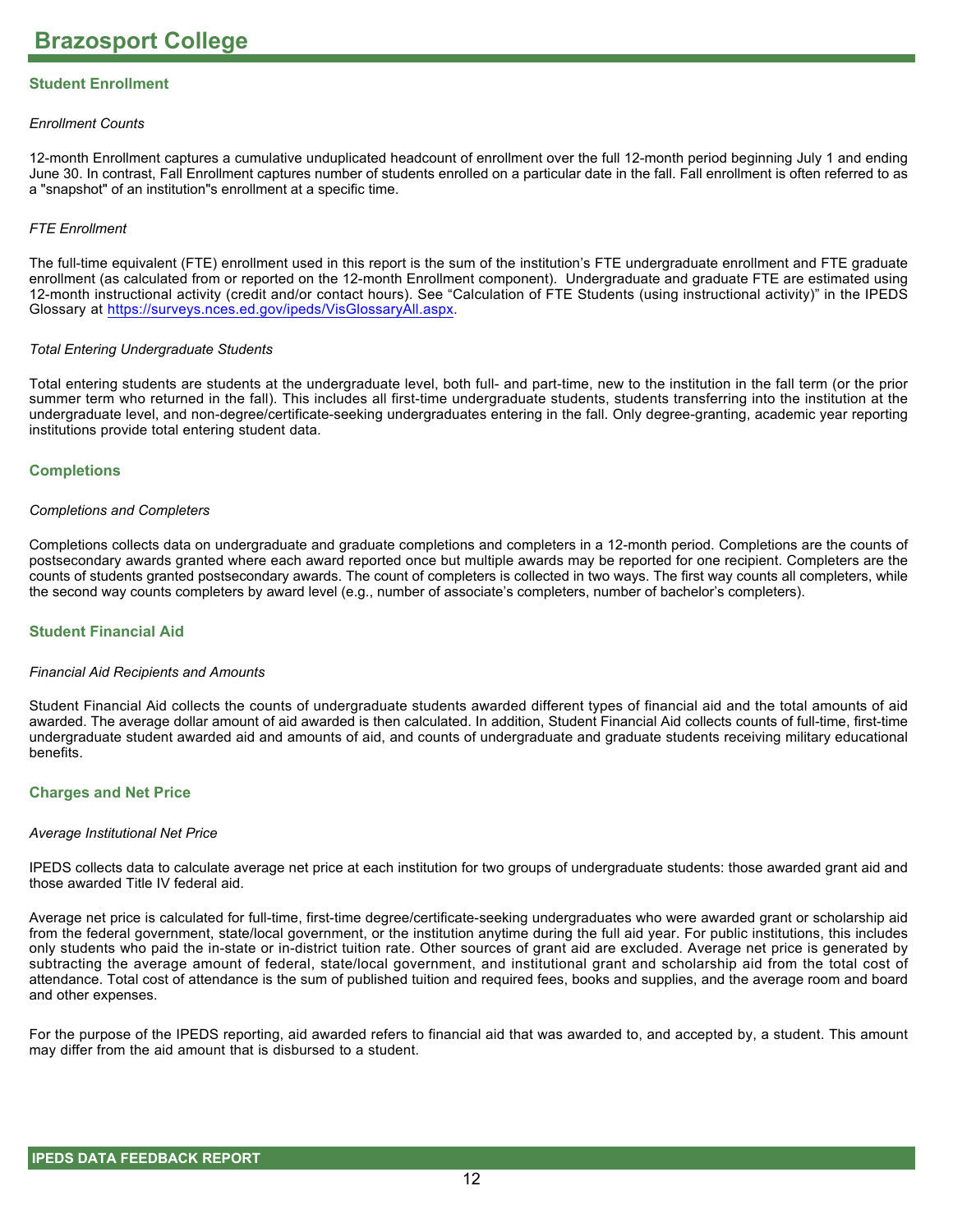## **Retention, Graduation Rates, and Outcome Measures**

#### *Retention Rates*

Retention rates are measures of the rate at which students persist in their educational program at an institution, expressed as a percentage. For four-year institutions, this is the percentage of first-time bachelors (or equivalent) degree-seeking undergraduates from the previous fall who are again enrolled in the current fall. For all other institutions this is the percentage of first-time degree/certificate-seeking students from the previous fall who either re-enrolled or successfully completed their program by the current fall. The full-time retention rate is calculated using the percentage of full-time, first-time degree/certificate-seeking undergraduates, while the part-time rate is calculated using the percentage of part-time, first-time degree/certificate-seeking undergraduates.

#### *Graduation Rates and Transfer-out Rate*

Graduation rates are those developed to satisfy the requirements of the Student Right-to-Know Act and Higher Education Act, as amended, and are defined as the total number of individuals from a given cohort of full-time, first-time degree/certificate-seeking undergraduates who completed a degree or certificate within a given percent of normal time to complete all requirements of the degree or certificate program; divided by the total number of students in the cohort of full-time, first-time degree/certificate-seeking undergraduates minus any allowable exclusions. Institutions are permitted to exclude from the cohort students who died or were totally and permanently disabled; those who left school to serve in the armed forces or were called up to active duty; those who left to serve with a foreign aid service of the federal government, such as the Peace Corps; and those who left to serve on an official church mission.

A further extension of the traditional Graduation Rates (GR) component which carries forward 100% and 150% graduation rates data previously reported in the GR component is the Graduation Rates 200% (GR200) component, which requests information on any additional completers and exclusions from the cohort between 151% and 200% normal time for students to complete all requirements of their program of study.

Transfer-out rate is the total number of students from the cohort who are known to have transferred out of the reporting institution (without earning a degree/award) and subsequently re-enrolled at another institution within the same time period; divided by the same adjusted cohort (initial cohort minus allowable exclusions) as described above. Only institutions with a mission that includes providing substantial preparation for students to enroll in another eligible institution are required to report transfers out.

#### *Outcome Measures Data*

Alternative measures of student success are reported by degree-granting institutions to describe the outcomes of four degree/certificateseeking undergraduate student groups: First-time, full-time (FTFT); First-time, part-time (FTPT); Non-first-time, full-time entering (NFTFT); and Non-first-time, part-time entering (NFTPT). Additionally, each of the four cohorts collects data on two subcohorts: Pell grant recipients and non -Pell grant recipients. These measures provide the 4-year, 6-year, and 8-year award rates (or completions rates) after entering an institution. NCES calculates award rates by dividing a cohort's or subcohort's adjusted cohort into the number of total awards at 4-year, 6-year, and 8year status points.

The initial cohort can be revised and take allowable exclusions resulting in an adjusted cohort. Institutions are permitted to exclude from the initial cohort students who died or were totally and permanently disabled; those who left school to serve in the armed forces or were called up to active duty; those who left to serve with a foreign aid service of the federal government, such as the Peace Corps; and those who left to serve on an official church mission.

The highest award and the type of award (i.e., certificate, Associate's, or Bachelor's) are reported at each status point. For students who did not earn an undergraduate award after 8-years of entry, the enrollment statuses are reported as either still enrolled at the institution, or subsequently transferred out of the institution. Unlike the Graduation Rates data, all institutions must report on a full-year cohort (students entering July 1 of one year to June 30 to the next) and on their transfer out students, regardless if the institution has a mission that provides substantial transfer preparation.

#### **Finance**

#### *Core Revenues*

Core revenues for public institutions reporting under GASB standards include tuition and fees; government (federal, state, and local) appropriations and operating and nonoperating grants/contracts; private gifts, grants, and contracts (private operating grants/contracts plus gifts and contributions from affiliated entities); sales and services of educational activities; investment income; other operating and nonoperating sources; and other revenues and additions (capital appropriations and grants and additions to permanent endowments). "Other core revenues" include federal appropriations, sales and services of educational activities, other operating and nonoperating sources, and other revenues and additions.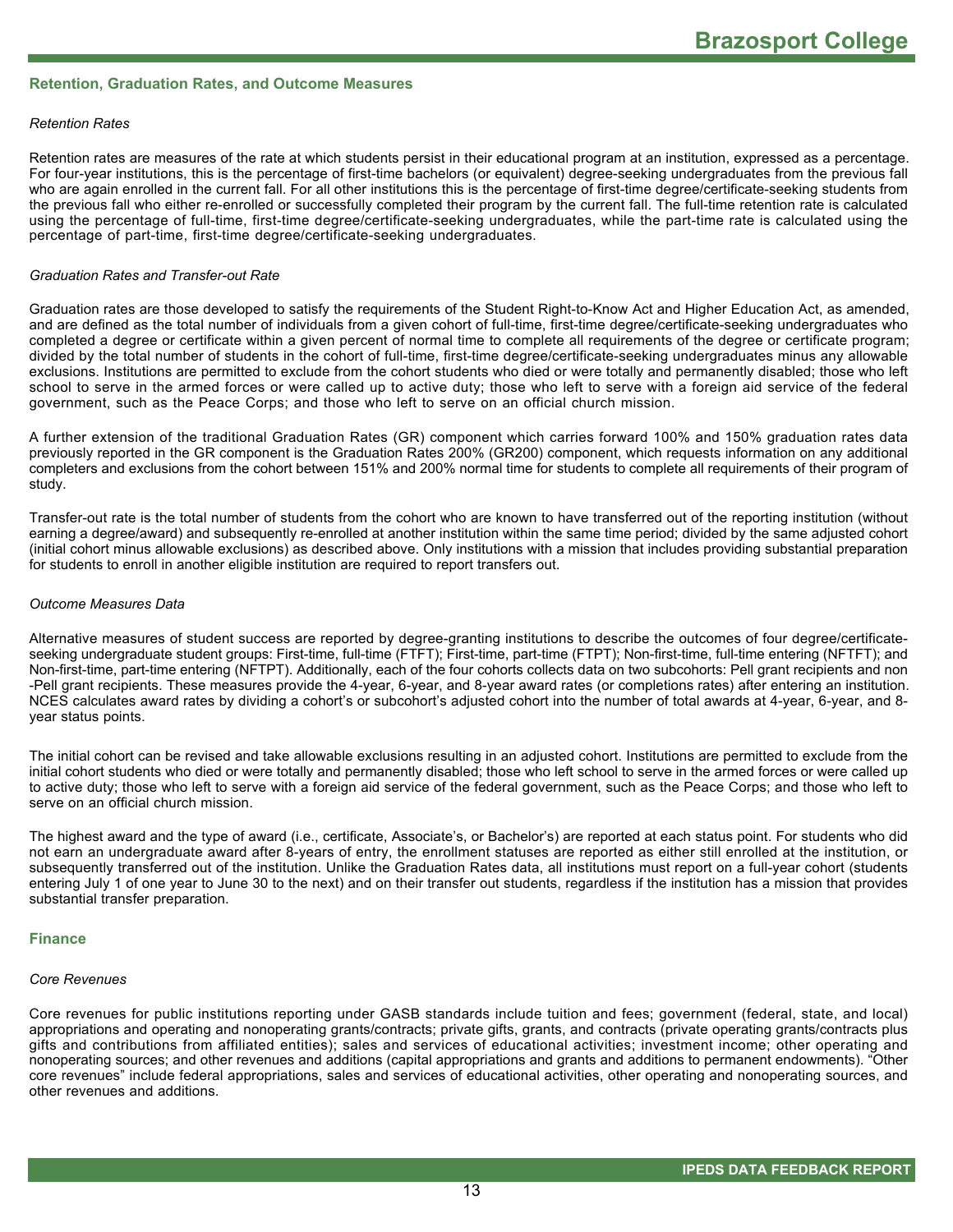Core revenues for private, not-for-profit institutions (and a small number of public institutions) reporting under FASB standards include tuition and fees; government (federal, state, and local) appropriations and grants/contracts; private gifts, grants and contracts (including contributions from affiliated entities); investment return; sales and services of educational activities; and other sources (a generated category of total revenues minus the sum of core and noncore categories on the Finance component). "Other core revenues" include government (federal, state, and local) appropriations, sales and services of educational activities, and other sources.

Core revenues for private, for-profit institutions reporting under FASB standards include tuition and fees; government (federal, state, and local) appropriations and grants/contracts; private grants/ contracts; investment income; sales and services of educational activities; and other sources (a generated category of total revenues minus the sum of core and noncore categories on the Finance component). "Other core revenues" include government (federal, state, and local) appropriations and other sources.

At degree-granting institutions, core revenues exclude revenues from auxiliary enterprises (e.g., bookstores and dormitories), hospitals, and independent operations. Non-degree-granting institutions do no report revenue from auxiliary enterprises in a separate category, and thus may include these amounts in the core revenues from other sources.

#### *Core Expenses*

Core expenses include expenses for instruction, research, public service, academic support, institutional support, student services, grant aid/scholarships and fellowships (net of discounts and allowances), and other functional expenses (a generated category of total expense minus the sum of core and noncore functions on the Finance component). Expenses for operation and maintenance of plant, depreciation, and interest are allocated to each of the other functions. Core expenses at degree-granting institutions exclude expenses for auxiliary enterprises (e.g., bookstores and dormitories), hospitals, and independent operations. Non-degree-granting institutions do not report expenses for auxiliary enterprises in a separate category and thus may include these amounts in the core expenses as other expenses. "Other core expenses" is the sum of grant aid/scholarships and fellowships and other expenses.

#### *Endowment Assets*

Endowment assets, for public institutions under GASB standards, and private, not-for-profit institutions under FASB standards, include gross investments of endowment funds, term endowment funds, and funds functioning as endowment for the institution and any of its foundations and other affiliated organizations. Private, for-profit institutions under FASB do not hold or report endowment assets.

#### *Salaries and Wages*

Salaries and wages for public institutions under GASB standards and private (not-for-profit and for-profit) institutions under FASB standards, include amounts paid as compensation for services to all employees regardless of the duration of service, and amounts made to or on behalf of an individual over and above that received in the form of a salary or wage.

## **Staff**

## *FTE Staff*

The full-time-equivalent (FTE) by occupational category is calculated by summing the total number of full-time staff and adding one-third of the total number of part-time staff. Graduate assistants are not included.

## *Equated Instructional Non-Medical Staff Salaries*

Institutions reported the number of full-time nonmedical instructional staff and their salary outlays by academic rank, gender, and the number of months worked (9-, 10-, 11-, and 12-months). Salary outlays for staff who worked 10-, 11-, and 12-months were equated to 9-months of work by multiplying the outlays reported for 10-months by 0.90, the outlays reported for 11 months by 0.818, and the outlays reported for 12 months by 0.75. The equated 10-, 11-, and 12-outlays were then added to the outlays for instructional staff that worked 9-months to generate a total 9-month equated salary outlay. The total 9-month equated outlay was then divided by total number of instructional non-medical staff to determine an equated 9-month average salary. This calculation was done for each academic rank. Salary outlays were not reported for staff that work less than 9-months and were excluded.

## *Student-to-Faculty Ratio*

Institutions can provide their institution's student-to-faculty ratio (i.e., student-to-instructional staff) for undergraduate programs or follow the NCES guidance in calculating their student-to-faculty ratio, which is as follows: the number of FTE students (using Fall Enrollment survey data) divided by total FTE instructional staff (using the total Primarily instruction + Instruction/research/public service staff reported in Human Resources component and adding any not primarily instructional staff that are teaching a credit course). For this calculation, FTE for students is equal to the number of the full-time students plus one-third the number of part-time students; FTE for instructional staff is similarly calculated. Students in "stand-alone" graduate or professional programs (such as, medicine, law, veterinary, dentistry, social work, or public health) and instructional staff teaching in these programs are excluded from the FTE calculations.